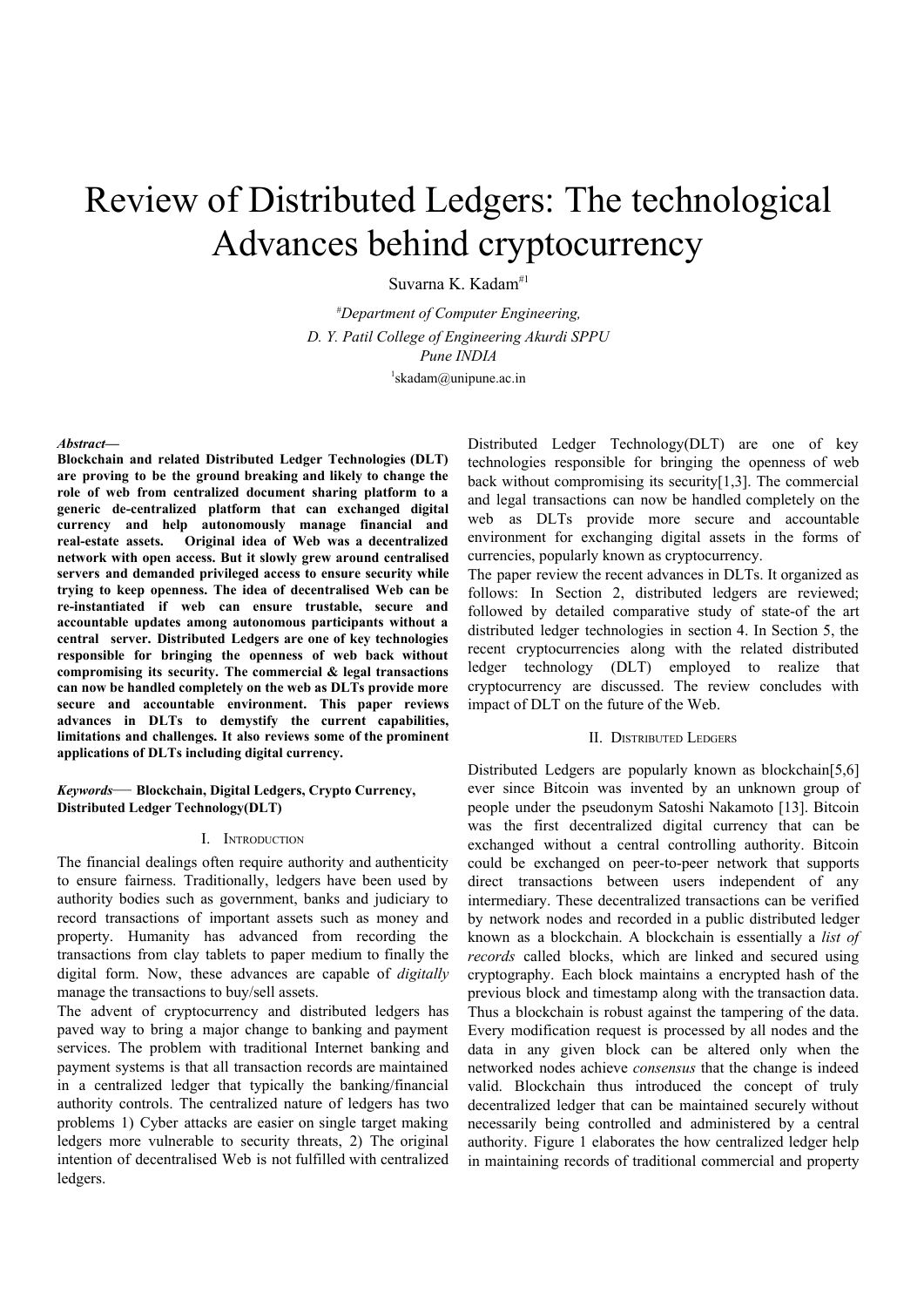dealings. Governments or bank may act as clearing house with complete control on ledger.



Figure 1. Transaction Handling in Conventional Centralized Ledger

Figure 2 illustrates transaction handling with the distributed ledger technology (DLT) such as Blockchain where a ledger is shared among the parties. Distributed ledger is maintained based on consensus of users. There is no central authority/clearing house or centralised data storage. In fact digital data is replicated, shared and may be spread across multiple physical locations or nodes.



Figure 1. Transaction Handling in Distributed Ledger

#### *A. Distributed Ledger Terminology*

.

**Distributed Ledger** is a linked list of sets of transactions between the peers of a network, ordered by time, and where each peer holds a local copy.

A **record** is transaction being stored in the ledger by a peer node. It is oftened encrypted using a cryptographic key to assure integrity and non-repudiation.

**Peer-to-peer (P2P)** architecture partitions tasks or workloads between peers. Peers are equally privileged participant nodes in transaction record processing. Peers have processing power, disk storage or network bandwidth that can be shared with other networked participants.

# **Distributed Consensus**

Distributed computing and multi-agent systems must acknoledge the possibility of faulty processes and find a way to make processes *agree* on some data value needed for correct computation. Distributed consensus can be taken to decide whether to commit a transaction to a database, or whether to add record to transaction.

**Proof of work(PoW)** is a mining protocol that helps in achieving distributed consensus in trustless environment. The protocol defines computationally *expensive* task called *mining*. Mining serves as two purposes:1) To verify the legitimacy of a transaction and avoiding double-spending, 2) To create new digital currencies by rewarding miners for performing the previous task.

**Proof-of-stake (PoS)** is another type of consensus algorithm. In PoS-based distributed consensus, the creator of the next block is selected through various combinations of random selection and wealth or age (i.e. the stake).

#### III. COMPARISON OF DISTRIBUTED LEDGER TECHNOLOGIES

Originally DLTs and cryptocurrency were proposed for financial industry including banks. However very soon it was found that DLTs are not limited to just dealing in virtual currencies or commodities but can be instrumental in exchanging digital asseset. The fact that DLT allows information or records to be transferred and updated by network participants , and that it is done in a trustworthy, secure and efficient way, carries enormous potential for applications.

# *A. Distributed Ledgers Types: Permissioned & Permissionless*

DLT platforms can be divided into two main categories: permissionless(public), and permissioned(private).

- 1. In permissionless DLT platforms, the ledger is maintained by collaborative action among nodes in the public network and is accessible to everyone. Anyone can join the network, participate in the process of block verification to create consensus. Example of permissionless blockchain is the Bitcoin and Ethereum blockchains.
- 2. In a permissioned DLT platform restricts the actors who can contribute to the consensus of the system state. The ledger is maintained by authorised nodes and is accessible to registered members only. Permissioned platforms enable faster validation of transaction and can offer improved privacy.

The two categories also differ in the underlying mining model – 1) permissionless DLTs use Proof of Work(PoW) mining where hashing is used to ensure trust. The network consensus can be reached as long as 51% of the nodes are not comprmised by attackers (honest nodes). Bitcoin uses PoW mining whereas Ethereum uses a Proof of Stake model (PoS) for reaching consensus. Proof of stake mining require the members to prove ownership/*stake* in a certain amount of currency. Unlike PoW that buys computing power for mining,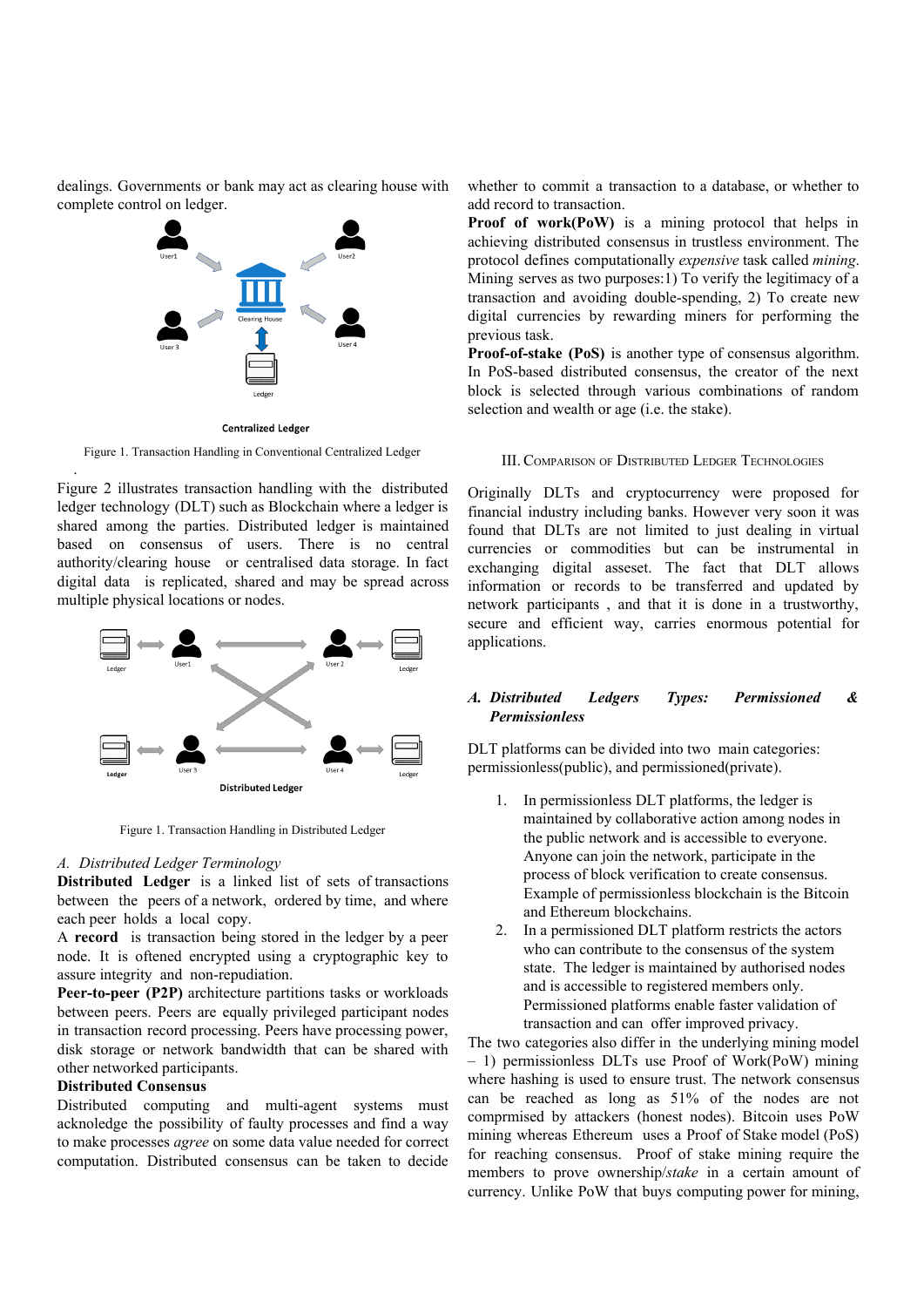a PoS systems uses capital to acquire the coins/tokens that eventually allows to achieve consensus for validating transactions.

Permissioned DLTs are not required to use the computing power based mining (such as PoW) to reach a consensus since all of the members are known. Instead, Permissioned DLTs are using consensus algorithms like RAFT[18] or Paxos. Raft is a consensus algorithm for managing a replicated log of records. It is equivalent to Paxos and as efficient, but its structure is different Paxos. Raft was proposed to be more understandable and provides a better foundation to build implementable systems. There are also other PBFT algorithms that can be used to reach consensus without PoW mining.

## *B***.** *Distributed Ledgers Technology (DLT) plaforms*

A distributed ledger can be thought of as a consensus on replicated, shared, and synchronized digital data that is managed without any need of central administrator or centralised data storage. Data is stored in geographically spread out locations.

**BitCoin Block Chain:** The first distributed ledger was conceptualised in the form of BitCoin Block Chain[6,13]. It was implemented to realize the cryptocurrency bitcoin's core infrastructure that maintains a public ledger for all Bitcoin transactions on the network. Bitcoin block chain made it possible to solve the double spending problem without requiring a trusted authority and made cryptocurrencies practical.

After Bitcoin Blockchain (often refrred as BlockChain 1.0), further DLTs were proposed that were referred as Blockchain 2.0. These second-generation programmable blockchain allows members to write sophisticated *smart contracts*. In addition to keep records of transactions, Blockchain 2.0 DLT can enable exchange of *value* (in form of digital assests) without powerful intermediaries.

Bitcoin blockchain is one of the largest public blockchain networks in production today. However public blockchain has a drawback that substantial amount of computational power is required to maintain a distributed ledger at a larger scale.

Table 1 briefly reviews the existing DLT platforms and compare based on key characteristics of whether they are public (Permissionless) or private(permissioned) and consensus mechanism applied.

| <b>TABLE I</b>               |  |  |
|------------------------------|--|--|
| DISTRIBUTED LEDGER PLATFORMS |  |  |

| <b>Technology</b>    | Mode of        | <b>Consensus</b>  | <b>Consensus</b> |
|----------------------|----------------|-------------------|------------------|
|                      | Participation  | Mechanism         | at               |
| <b>Bitcoin</b>       | Permissionless | PoW <sup>1</sup>  | Transaction      |
| Blockchain           |                |                   | Level            |
| Ethereum             | Permissionless | $PoW2$ , $PoS3$   | Ledger           |
|                      |                |                   | Level            |
| HyperLedger          | Permissioned   | PBFT <sup>4</sup> | Transaction      |
| Fabric               |                |                   | Level            |
| R <sub>3</sub> Corda | Permissioned   | Multiple          | Transaction      |
|                      |                |                   | Level            |
| Waves                | Permissioned   | PoS               | Ledger,          |
|                      |                |                   | Transaction      |
|                      |                |                   | Level            |
| Ripple's             | Permissioned   | PoS               | Ledger,          |
| consensus system     |                |                   | Transaction      |
|                      |                |                   | Level            |

#### **Ethereum:**

Ethereum<sup>[14]</sup> is another growing DLT platform. It is an open-source public blockchain that is programmable and supports smart contract (scripting) functionality. It supports a modified version of BitCoin's consensus mechanism that allows more efficient blocktime while mining. Cryptocurrency Ether is generated on the Ethereum platform. Ethereum implements programmable second-generation block chain The smart contracts are priece of code that is stored on a global network of nodes. Smart contracts are executed automatically are never stopped from execution. Etherium also made it possible to completely automated handling of distributed ledgers and therefor cryptocurrency. It offers the standard benefits of transparency and security of DLT as it is not possible to stop a service when it is run by computers globally. Etherium is a groundbreaking business idea that has been depoyed successfully, but it still has challenges of misuse, for ex. etherium smart contracts can be used to run investment fraud and Ponzi schemes.

## **HyperLedger Fabric:**

Hyperledger Fabric [19] is an open-source collaborative DLT which is permissioned(private) blockchain.

Hyperledger brings blockchain-based distributed ledgers into a wide range of applications. Thus Hyperledger is an `umbrella term' for *open source* distributed ledger platforms and related components and modules. It was created to support the cross-industry domains such as finance, banking, Internet of Things, supply chain, manufacturing and technology. Hyperledger Fabric has modular architecture with plug-and-play modules for consensus mechnism and Ledger services. Hyperledger Fabric can deliver high degrees of

4

 $1$  Proof of Work(PoW) is distributed consensus protocol used in Blockchain

<sup>2</sup>

<sup>&</sup>lt;sup>3</sup> Proof of Stake(PoS) is distributed consensus protocol used in Blockchain

<sup>3</sup> Practical Byzantine Fault Tolerance (PBFT)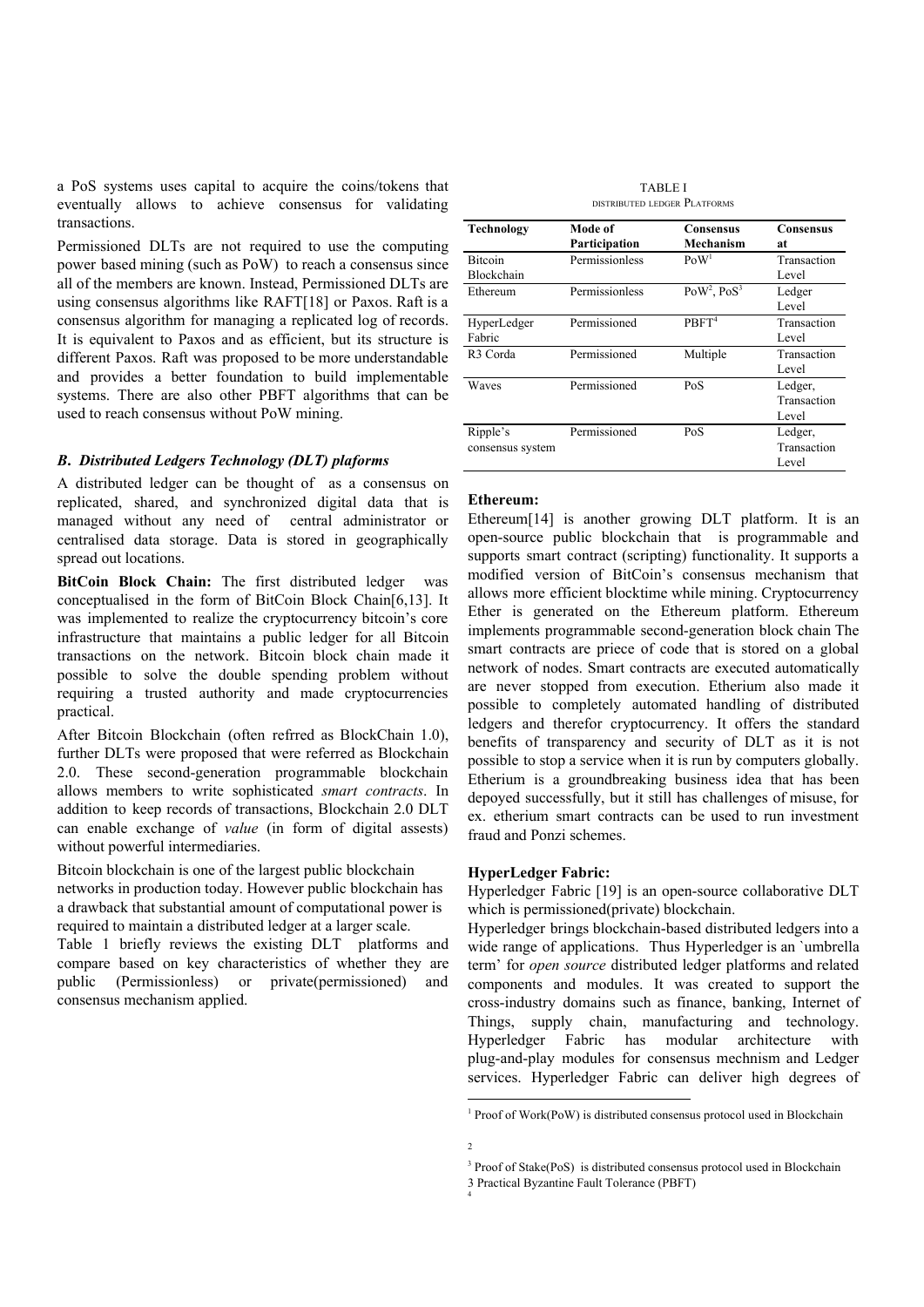confidentiality, resiliency, flexibility and scalability as it is designed to support pluggable implementations.

Unlike the earlier DLTs such as Bitcoin and Ethereumwhich utilize completely trustless networks, HyperLedger assumes trusted netwrok that helps in reducing the computational burden. Moreover HyperLedger is developed by Consortium and hence follows systematic development of the technology by identifying common components, avoiding duplication of effort, promoting interoperability and portability.

# **R3 Corda**

R3 is a distributed database technology company that leads a consortium of more than 70 companies and financial institutions. The consortium's joint efforts have created an open-source distributed ledger platform called Corda[11] which is especially designed for the financial world. Corda has capability to handle more complex transactions and restricts access to transaction data. The goal of Corda is to provide a platform with common services to ensure that any services built on top are compatible between the network participants. Corda's code was open-sourced oin 2016 and may be contributed to the Hyperledger project. Although Corda is inspired by blockchain databases, and is expected to have many of the benefits of blockchains, it is not a blockchain.

#### **Waves:**

Waves is another upcoming open-source blockchain platform. This DLT was founded in 2016 by Alexander Ivanov. Waves is community developed software and supports wide range of initiatives built on the platform and based in different locations around the world.

Waves is developed, marketed, and operated by Waves Platform AG that allows members to launch their own custom cryptocurrency tokens. Similar to popular cryptocurrencies such as Bitcoin and Ether can be traded on external exchanges, Waves has a unique functionality in its core software and wallet that allows the members to create, transfer and exchange blockchain tokens on a peer-to-peer basis and paying transaction fees in the native WAVES token. It uses a network consensus algorithm based on Bitcoin-NG, updated for *proof-of-stake networks*, called Waves-NG. Waves uses trusted gateways to issue blockchain tokens. According to the most recent development roadmap published by The Waves Platform, Smart Contracts are scheduled to be added to Full Node software builds during 2018.

## **Ripple:**

DLT Platforms similar to Waves have been proposed and actively being developed. Ripple, a decentralized platform, was one of the first, a kind of distributed ledger a bit like a blockchain, It allows users to send money between each other. The company Ripple is the creator and a developer of the Ripple payment protocol and exchange network. Originally named Opencoin and renamed Ripple Labs in 2015.

Ripple can be conceptualized as a real-time gross settlement system (RTGS), currency exchange and remittance network. Ripple is built upon a distributed open source internet protocol, consensus ledger and native cryptocurrency called XRP. It claims to enable secure, instant and nearly free. Ripple also support global financial transactions of any size with no chargebacks. upports tokens representing fiat currency, cryptocurrency, commodity or any other unit of value. At its core, ripple is based around a shared, public database or ledger[6], which uses a consensus process that allows for payments, exchanges and remittance in a distributed process.

# *C***. Alternatives to** *D istributed Ledgers Technology (DLT)* **Hashgraph:**

Hashgraph<sup>[20]</sup> is decentralized platform that aims to be more robust that existing DLTs. Hashgraph is a new consensus alternative to the blockchain. It uses a gossip protocol that works when every node in Hashgraph broadcastssigned information (called events) on newly-created transactions and transactions received from others, to its randomly chosen neighbors. These neighbor nodes will aggregate received events with information received from other nodes into a new event, and then send it on to other randomly chosen neighbors. This process continues until convergence when all nodes become aware of the information created or received. Due to the rapid convergence property of the gossip protocol, every piece of new information can reach each node in the network in a fast manner.

Hashgraph refers to the data structure and consensus algorithm that is much faster, fairer, and more secure than blockchain. It is speculated to be the future of distributed ledger technology(DLT). It uses two special techniques to achieve fast, fair and secure consensus.

- 1. Gossip about Gossip
- 2. Virtual Voting

Gossip about Gossip basically means attaching a small additional amount of information to this Gossip, which are two hashes containing the last two members talked to. Using this information, a Hashgraph can be built and regularly updated when more information is gossiped, on each node.

Once the Hashgraph is ready, it is easy to know what a node would vote, since we are aware of information that each node has and when they knew it. This data can thus be used as an input to the voting algorithm and to find which transactions have reached consensus quickly. The history of the gossip protocol can be illustrated by a directed graph, i.e., each node maintains a graph representing sequences of forwarders/witnesses for each transaction. In the ideal case, all the nodes have the same view of all transactions and their witnesses. Further, by performing virtual voting, each node can determine if a transaction is valid based on whether it has over two-thirds of nodes in the network as witnesses. Note that Hashgraph runs in the Byzantine setting, where the assumption is that less than a third of nodes are Byzantine (nodes that can